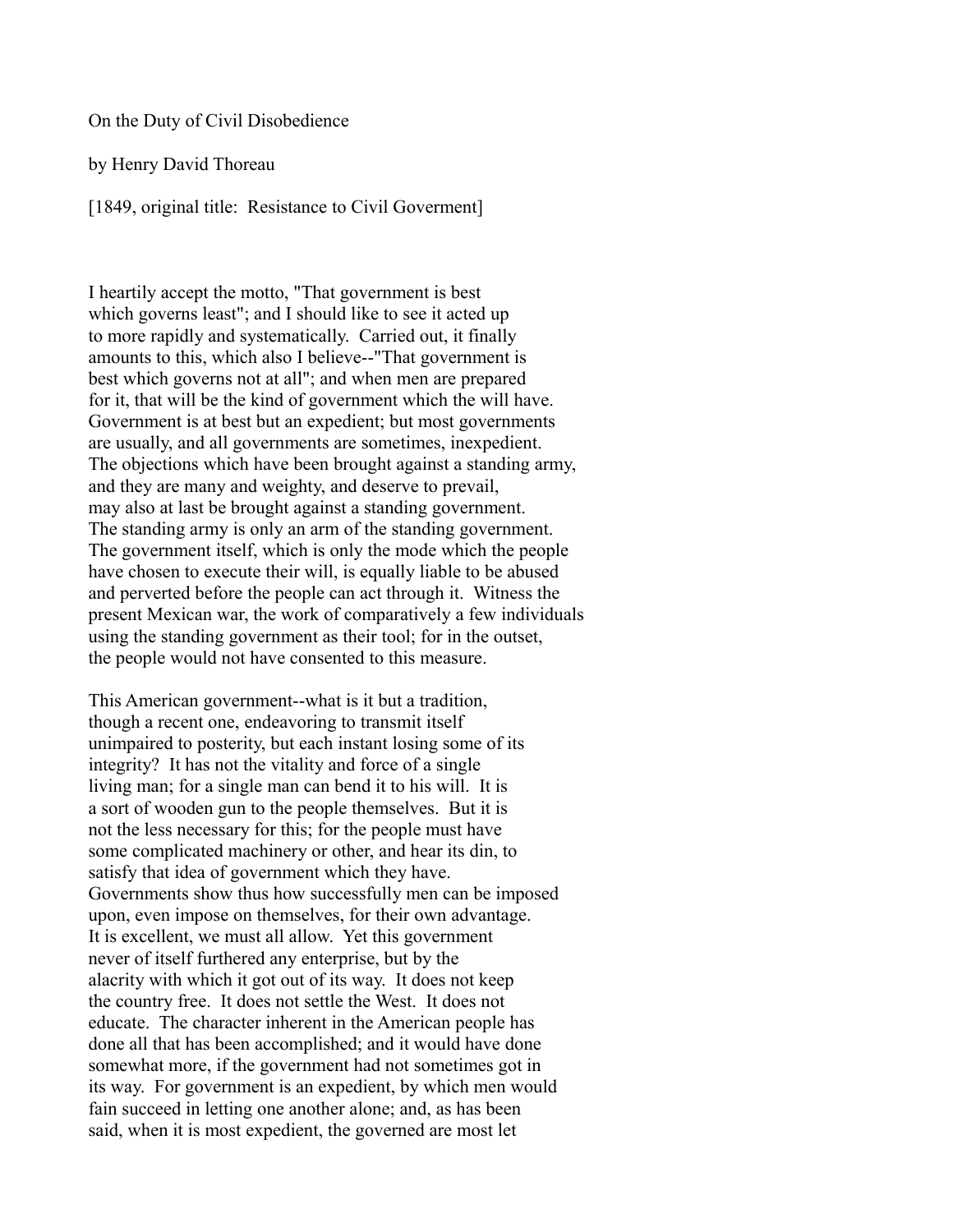alone by it. Trade and commerce, if they were not made of india-rubber, would never manage to bounce over obstacles which legislators are continually putting in their way; and if one were to judge these men wholly by the effects of their actions and not partly by their intentions, they would deserve to be classed and punished with those mischievious persons who put obstructions on the railroads.

But, to speak practically and as a citizen, unlike those who call themselves no-government men, I ask for, not at one no government, but at once a better government. Let every man make known what kind of government would command his respect, and that will be one step toward obtaining it.

After all, the practical reason why, when the power is once in the hands of the people, a majority are permitted, and for a long period continue, to rule is not because they are most likely to be in the right, nor because this seems fairest to the minority, but because they are physically the strongest. But a government in which the majority rule in all cases can not be based on justice, even as far as men understand it. Can there not be a government in which the majorities do not virtually decide right and wrong, but conscience?--in which majorities decide only those questions to which the rule of expediency is applicable? Must the citizen ever for a moment, or in the least degree, resign his conscience to the legislator? WHy has every man a conscience then? I think that we should be men first, and subjects afterward. It is not desirable to cultivate a respect for the law, so much as for the right. The only obligation which I have a right to assume is to do at any time what I think right. It is truly enough said that a corporation has no conscience; but a corporation on conscientious men is a corporation with a conscience. Law never made men a whit more just; and, by means of their respect for it, even the well-disposed are daily made the agents on injustice. A common and natural result of an undue respect for the law is, that you may see a file of soldiers, colonel, captain, corporal, privates, powder-monkeys, and all, marching in admirable order over hill and dale to the wars, against their wills, ay, against their common sense and consciences, which makes it very steep marching indeed, and produces a palpitation of the heart. They have no doubt that it is a damnable business in which they are concerned; they are all peaceably inclined. Now, what are they? Men at all? or small movable forts and magazines, at the service of some unscrupulous man in power? Visit the Navy Yard, and behold a marine, such a man as an American government can make, or such as it can make a man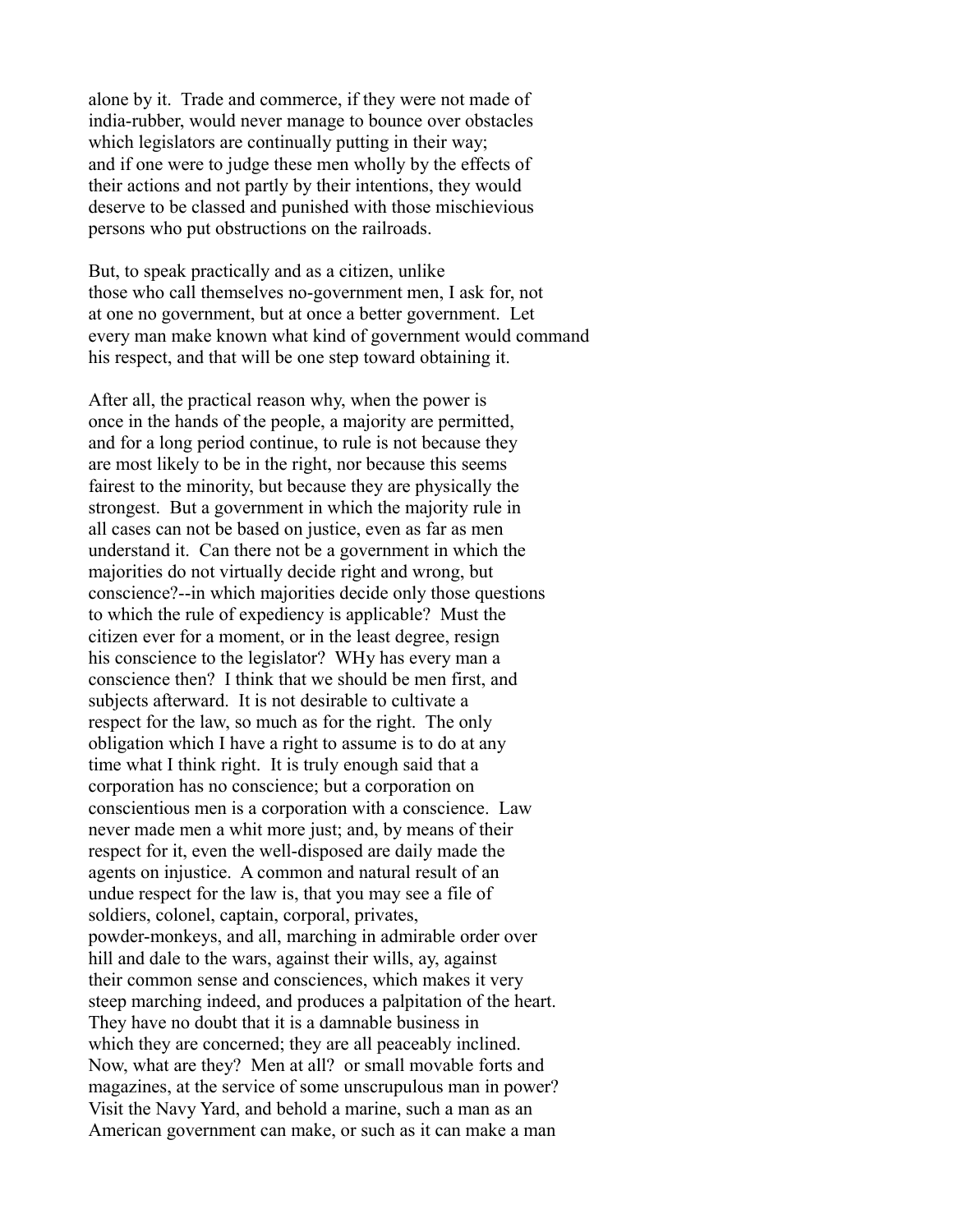with its black arts--a mere shadow and reminiscence of humanity, a man laid out alive and standing, and already, as one may say, buried under arms with funeral accompaniment, though it may be,

"Not a drum was heard, not a funeral note, As his corse to the rampart we hurried; Not a soldier discharged his farewell shot O'er the grave where out hero was buried."

The mass of men serve the state thus, not as men mainly, but as machines, with their bodies. They are the standing army, and the militia, jailers, constables, posse comitatus, etc. In most cases there is no free exercise whatever of the judgement or of the moral sense; but they put themselves on a level with wood and earth and stones; and wooden men can perhaps be manufactured that will serve the purpose as well. Such command no more respect than men of straw or a lump of dirt. They have the same sort of worth only as horses and dogs. Yet such as these even are commonly esteemed good citizens. Others--as most legislators, politicians, lawyers, ministers, and office-holders--serve the state chiefly with their heads; and, as the rarely make any moral distinctions, they are as likely to serve the devil, without intending it, as God. A very few--as heroes, patriots, martyrs, reformers in the great sense, and men--serve the state with their consciences also, and so necessarily resist it for the most part; and they are commonly treated as enemies by it. A wise man will only be useful as a man, and will not submit to be "clay," and "stop a hole to keep the wind away," but leave that office to his dust at least:

"I am too high born to be propertied, To be a second at control, Or useful serving-man and instrument To any sovereign state throughout the world."

He who gives himself entirely to his fellow men appears to them useless and selfish; but he who gives himself partially to them in pronounced a benefactor and philanthropist.

How does it become a man to behave toward the American government today? I answer, that he cannot without disgrace be associated with it. I cannot for an instant recognize that political organization as my government which is the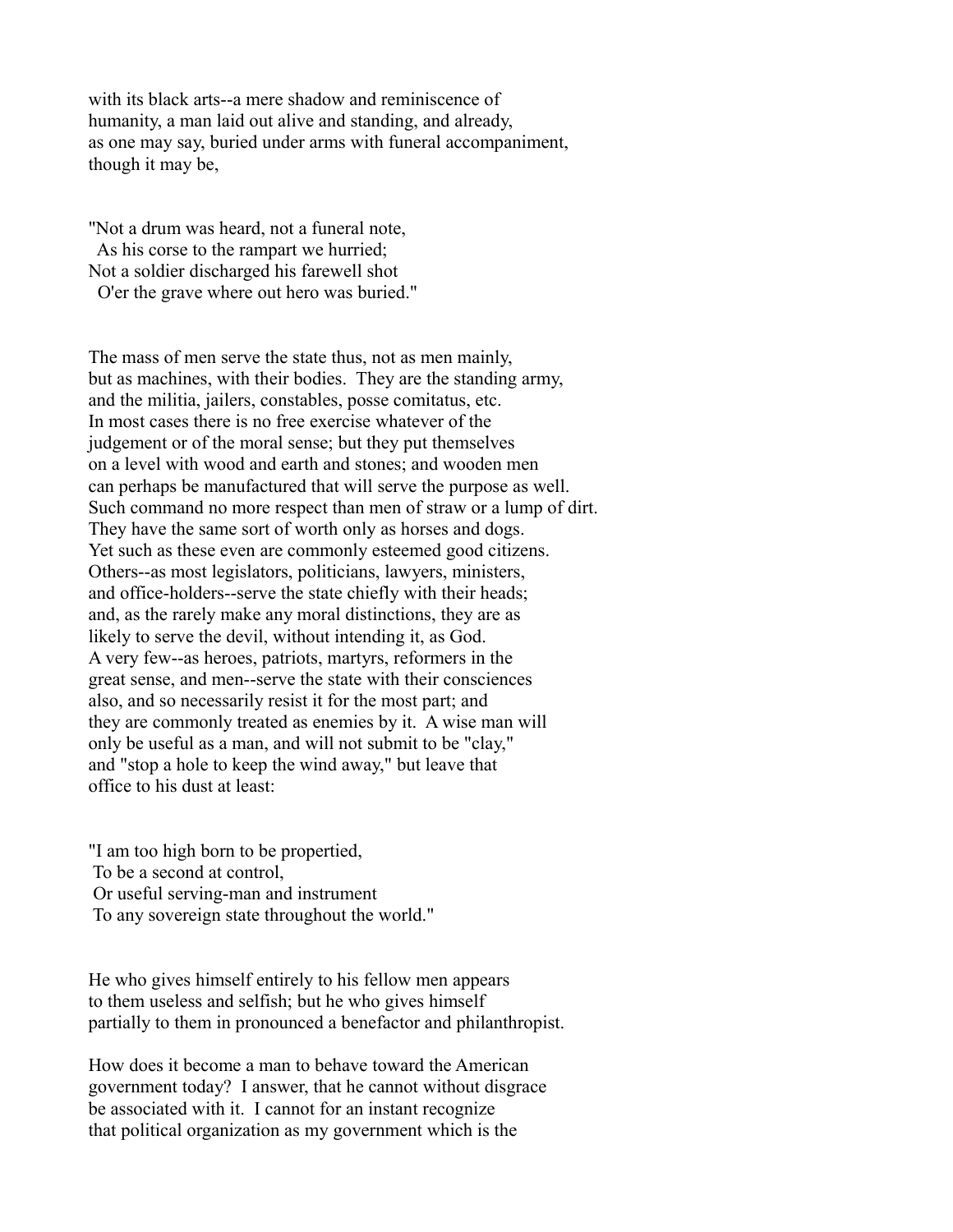slave's government also.

All men recognize the right of revolution; that is, the right to refuse allegiance to, and to resist, the government, when its tyranny or its inefficiency are great and unendurable. But almost all say that such is not the case now. But such was the case, they think, in the Revolution of '75. If one were to tell me that this was a bad government because it taxed certain foreign commodities brought to its ports, it is most probable that I should not make an ado about it, for I can do without them. All machines have their friction; and possibly this does enough good to counter-balance the evil. At any rate, it is a great evil to make a stir about it. But when the friction comes to have its machine, and oppression and robbery are organized, I say, let us not have such a machine any longer. In other words, when a sixth of the population of a nation which has undertaken to be the refuge of liberty are slaves, and a whole country is unjustly overrun and conquered by a foreign army, and subjected to military law, I think that it is not too soon for honest men to rebel and revolutionize. What makes this duty the more urgent is that fact that the country so overrun is not our own, but ours is the invading army.

Paley, a common authority with many on moral questions, in his chapter on the "Duty of Submission to Civil Government," resolves all civil obligation into expediency; and he proceeds to say that "so long as the interest of the whole society requires it, that it, so long as the established government cannot be resisted or changed without public inconveniencey, it is the will of God. . .that the established government be obeyed--and no longer. This principle being admitted, the justice of every particular case of resistance is reduced to a computation of the quantity of the danger and grievance on the one side, and of the probability and expense of redressing it on the other." Of this, he says, every man shall judge for himself. But Paley appears never to have contemplated those cases to which the rule of expediency does not apply, in which a people, as well and an individual, must do justice, cost what it may. If I have unjustly wrested a plank from a drowning man, I must restore it to him though I drown myself. This, according to Paley, would be inconvenient. But he that would save his life, in such a case, shall lose it. This people must cease to hold slaves, and to make war on Mexico, though it cost them their existence as a people.

In their practice, nations agree with Paley; but does anyone think that Massachusetts does exactly what is right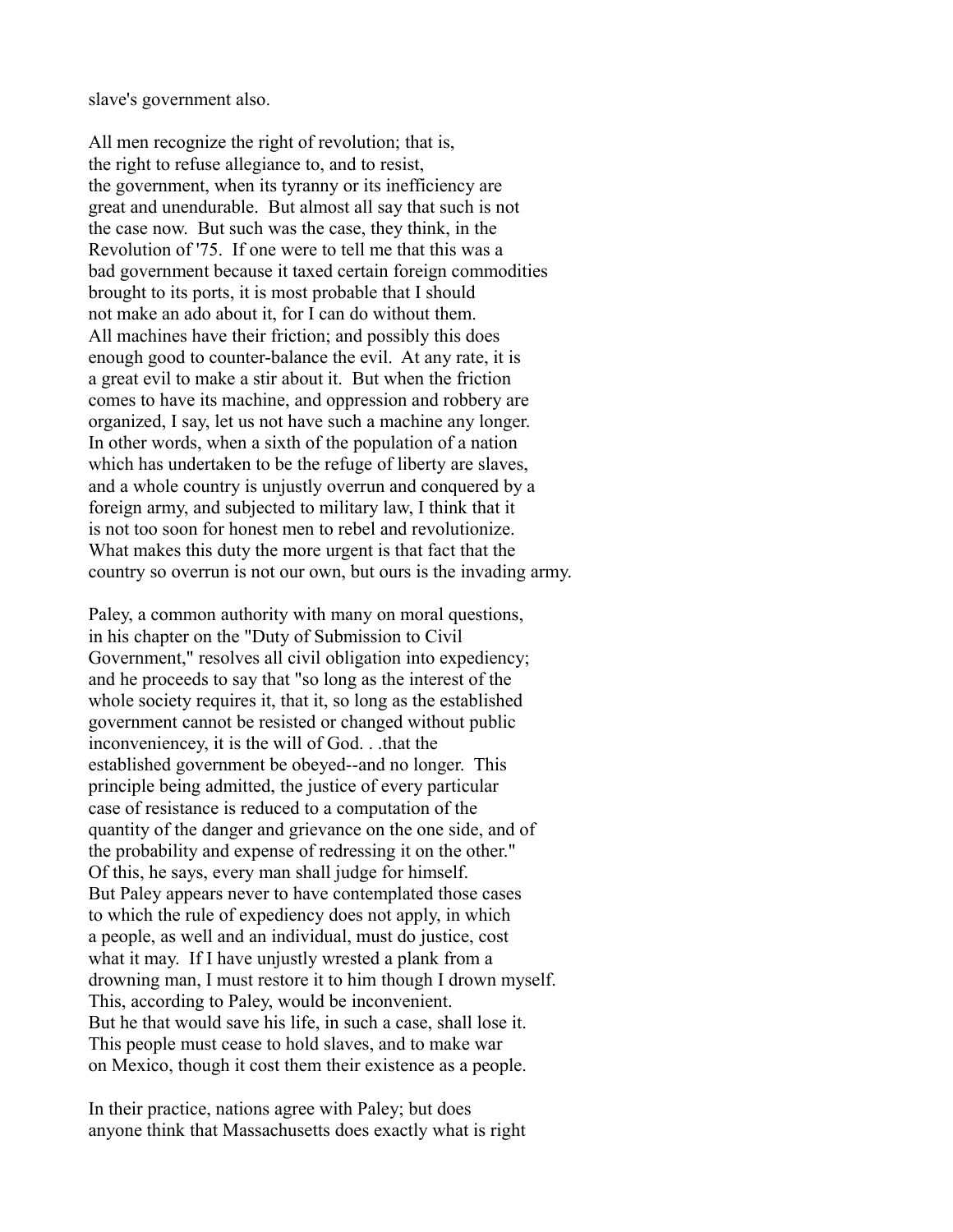at the present crisis?

"A drab of stat, a cloth-o'-silver slut, To have her train borne up, and her soul trail in the dirt."

Practically speaking, the opponents to a reform in Massachusetts are not a hundred thousand politicians at the South, but a hundred thousand merchants and farmers here, who are more interested in commerce and agriculture than they are in humanity, and are not prepared to do justice to the slave and to Mexico, cost what it may. I quarrel not with far-off foes, but with those who, neat at home, co-operate with, and do the bidding of, those far away, and without whom the latter would be harmless. We are accustomed to say, that the mass of men are unprepared; but improvement is slow, because the few are not as materially wiser or better than the many. It is not so important that many should be good as you, as that there be some absolute goodness somewhere; for that will leaven the whole lump. There are thousands who are in opinion opposed to slavery and to the war, who yet in effect do nothing to put an end to them; who, esteeming themselves children of Washington and Franklin, sit down with their hands in their pockets, and say that they know not what to do, and do nothing; who even postpone the question of freedom to the question of free trade, and quietly read the prices-current along with the latest advices from Mexico, after dinner, and, it may be, fall asleep over them both. What is the price-current of an honest man and patriot today? They hesitate, and they regret, and sometimes they petition; but they do nothing in earnest and with effect. They will wait, well disposed, for other to remedy the evil, that they may no longer have it to regret. At most, they give up only a cheap vote, and a feeble countenance and Godspeed, to the right, as it goes by them. There are nine hundred and ninety-nine patrons of virtue to one virtuous man. But it is easier to deal with the real possessor of a thing than with the temporary guardian of it.

All voting is a sort of gaming, like checkers or backgammon, with a slight moral tinge to it, a playing with right and wrong, with moral questions; and betting naturally accompanies it. The character of the voters is not staked. I cast my vote, perchance, as I think right; but I am not vitally concerned that that right should prevail. I am willing to leave it to the majority. Its obligation, therefore, never exceeds that of expediency. Even voting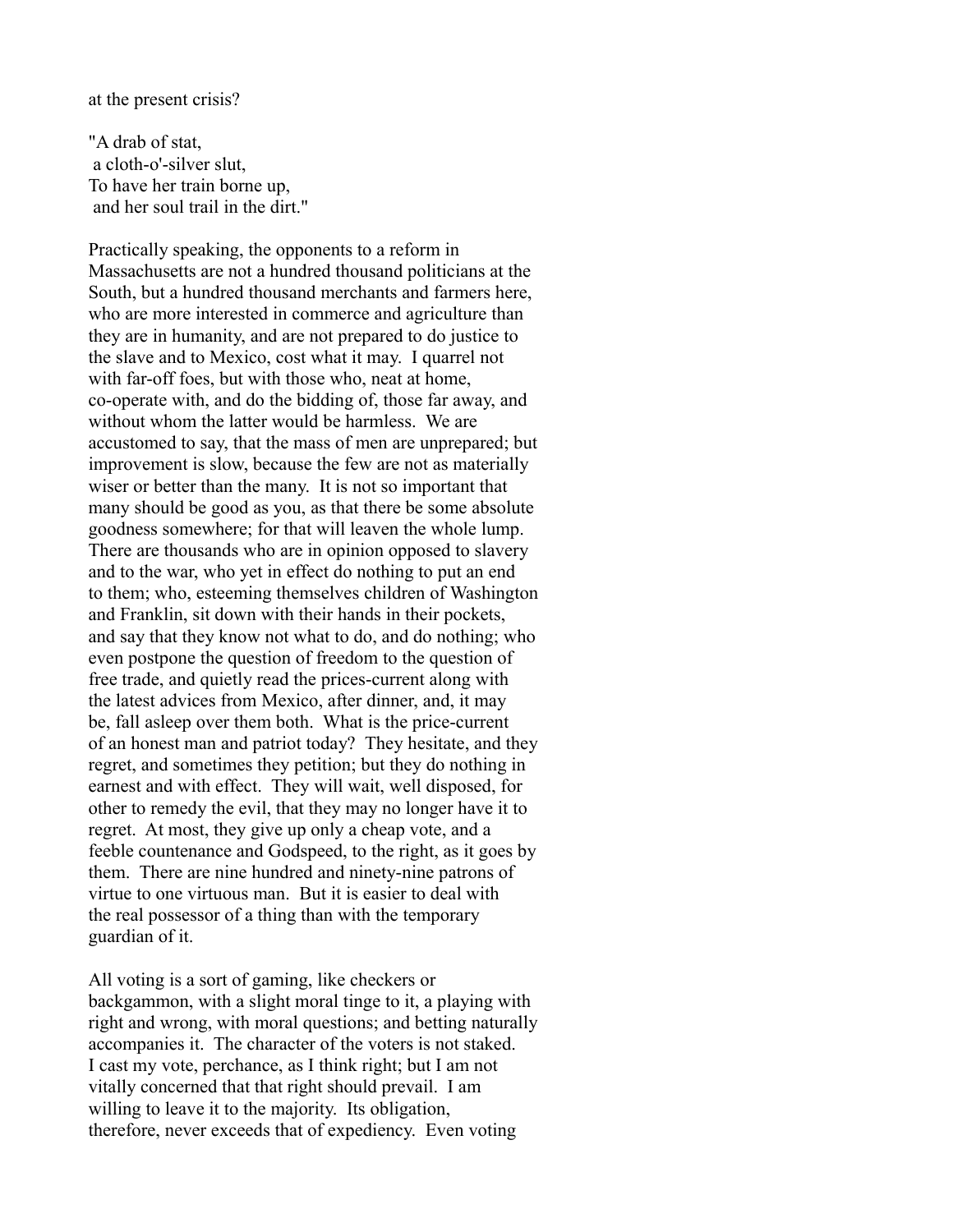for the right is doing nothing for it. It is only expressing to men feebly your desire that it should prevail. A wise man will not leave the right to the mercy of chance, nor wish it to prevail through the power of the majority. There is but little virtue in the action of masses of men. When the majority shall at length vote for the abolition of slavery, it will be because they are indifferent to slavery, or because there is but little slavery left to be abolished by their vote. They will then be the only slaves. Only his vote can hasten the abolition of slavery who asserts his own freedom by his vote.

I hear of a convention to be held at Baltimore, or elsewhere, for the selection of a candidate for the Presidency, made up chiefly of editors, and men who are politicians by profession; but I think, what is it to any independent, intelligent, and respectable man what decision they may come to? Shall we not have the advantage of this wisdom and honesty, nevertheless? Can we not count upon some independent votes? Are there not many individuals in the country who do not attend conventions? But no: I find that the respectable man, so called, has immediately drifted from his position, and despairs of his country, when his country has more reasons to despair of him. He forthwith adopts one of the candidates thus selected as the only available one, thus proving that he is himself available for any purposes of the demagogue. His vote is of no more worth than that of any unprincipled foreigner or hireling native, who may have been bought. O for a man who is a man, and, and my neighbor says, has a bone is his back which you cannot pass your hand through! Our statistics are at fault: the population has been returned too large. How many men are there to a square thousand miles in the country? Hardly one. Does not America offer any inducement for men to settle here? The American has dwindled into an Odd Fellow--one who may be known by the development of his organ of gregariousness, and a manifest lack of intellect and cheerful self-reliance; whose first and chief concern, on coming into the world, is to see that the almshouses are in good repair; and, before yet he has lawfully donned the virile garb, to collect a fund to the support of the widows and orphans that may be; who, in short, ventures to live only by the aid of the Mutual Insurance company, which has promised to bury him decently.

It is not a man's duty, as a matter of course, to devote himself to the eradication of any, even to most enormous, wrong; he may still properly have other concerns to engage him; but it is his duty, at least, to wash his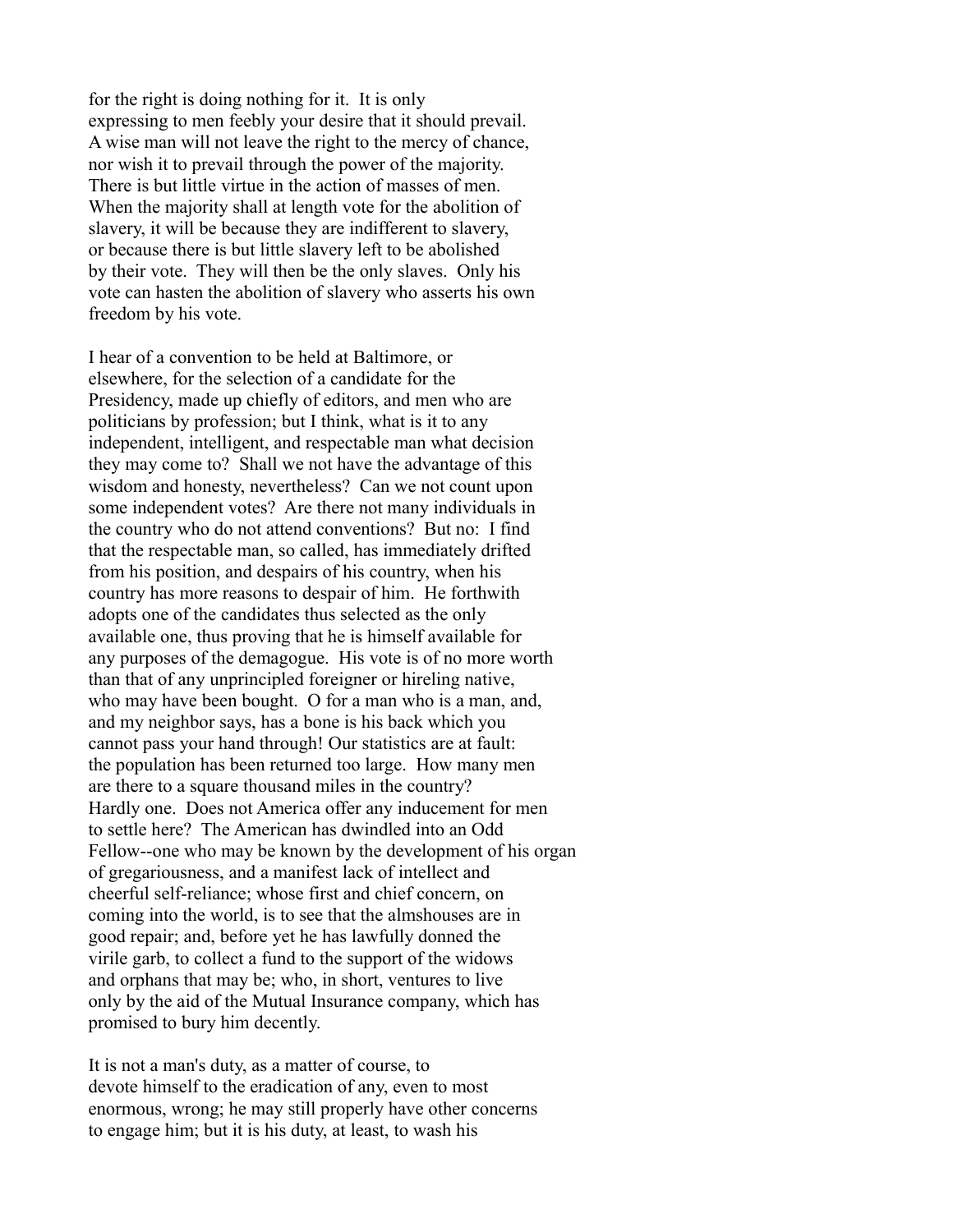hands of it, and, if he gives it no thought longer, not to give it practically his support. If I devote myself to other pursuits and contemplations, I must first see, at least, that I do not pursue them sitting upon another man's shoulders. I must get off him first, that he may pursue his contemplations too. See what gross inconsistency is tolerated. I have heard some of my townsmen say, "I should like to have them order me out to help put down an insurrection of the slaves, or to march to Mexico--see if I would go"; and yet these very men have each, directly by their allegiance, and so indirectly, at least, by their money, furnished a substitute. The soldier is applauded who refuses to serve in an unjust war by those who do not refuse to sustain the unjust government which makes the war; is applauded by those whose own act and authority he disregards and sets at naught; as if the state were penitent to that degree that it hired one to scourge it while it sinned, but not to that degree that it left off sinning for a moment. Thus, under the name of Order and Civil Government, we are all made at last to pay homage to and support our own meanness. After the first blush of sin comes its indifference; and from immoral it becomes, as it were, unmoral, and not quite unnecessary to that life which we have made.

The broadest and most prevalent error requires the most disinterested virtue to sustain it. The slight reproach to which the virtue of patriotism is commonly liable, the noble are most likely to incur. Those who, while they disapprove of the character and measures of a government, yield to it their allegiance and support are undoubtedly its most conscientious supporters, and so frequently the most serious obstacles to reform. Some are petitioning the State to dissolve the Union, to disregard the requisitions of the President. Why do they not dissolve it themselves--the union between themselves and the State--and refuse to pay their quota into its treasury? Do not they stand in same relation to the State that the State does to the Union? And have not the same reasons prevented the State from resisting the Union which have prevented them from resisting the State?

How can a man be satisfied to entertain and opinion merely, and enjoy it? Is there any enjoyment in it, if his opinion is that he is aggrieved? If you are cheated out of a single dollar by your neighbor, you do not rest satisfied with knowing you are cheated, or with saying that you are cheated, or even with petitioning him to pay you your due; but you take effectual steps at once to obtain the full amount, and see to it that you are never cheated again. Action from principle, the perception and the performance of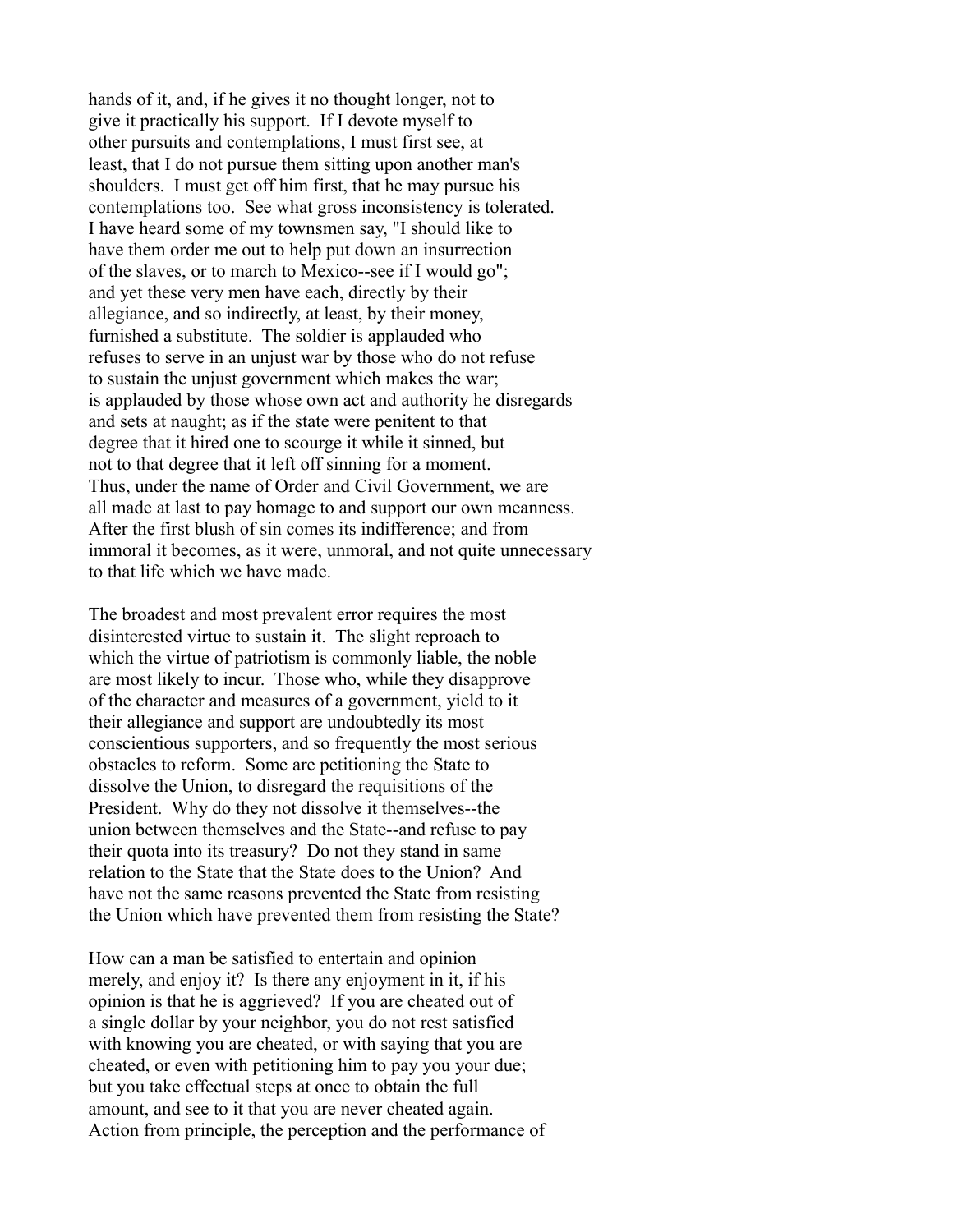right, changes things and relations; it is essentially revolutionary, and does not consist wholly with anything which was. It not only divided States and churches, it divides families; ay, it divides the individual, separating the diabolical in him from the divine.

Unjust laws exist: shall we be content to obey them, or shall we endeavor to amend them, and obey them until we have succeeded, or shall we transgress them at once? Men, generally, under such a government as this, think that they ought to wait until they have persuaded the majority to alter them. They think that, if they should resist, the remedy would be worse than the evil. But it is the fault of the government itself that the remedy is worse than the evil. It makes it worse. Why is it not more apt to anticipate and provide for reform? Why does it not cherish its wise minority? Why does it cry and resist before it is hurt? Why does it not encourage its citizens to put out its faults, and do better than it would have them? Why does it always crucify Christ and excommunicate Copernicus and Luther, and pronounce Washington and Franklin rebels?

One would think, that a deliberate and practical denial of its authority was the only offense never contemplated by its government; else, why has it not assigned its definite, its suitable and proportionate, penalty? If a man who has no property refuses but once to earn nine shillings for the State, he is put in prison for a period unlimited by any law that I know, and determined only by the discretion of those who put him there; but if he should steal ninety times nine shillings from the State, he is soon permitted to go at large again.

If the injustice is part of the necessary friction of the machine of government, let it go, let it go: perchance it will wear smooth--certainly the machine will wear out. If the injustice has a spring, or a pulley, or a rope, or a crank, exclusively for itself, then perhaps you may consider whether the remedy will not be worse than the evil; but if it is of such a nature that it requires you to be the agent of injustice to another, then I say, break the law. Let your life be a counter-friction to stop the machine. What I have to do is to see, at any rate, that I do not lend myself to the wrong which I condemn.

As for adopting the ways of the State has provided for remedying the evil, I know not of such ways. They take too much time, and a man's life will be gone. I have other affairs to attend to. I came into this world, not chiefly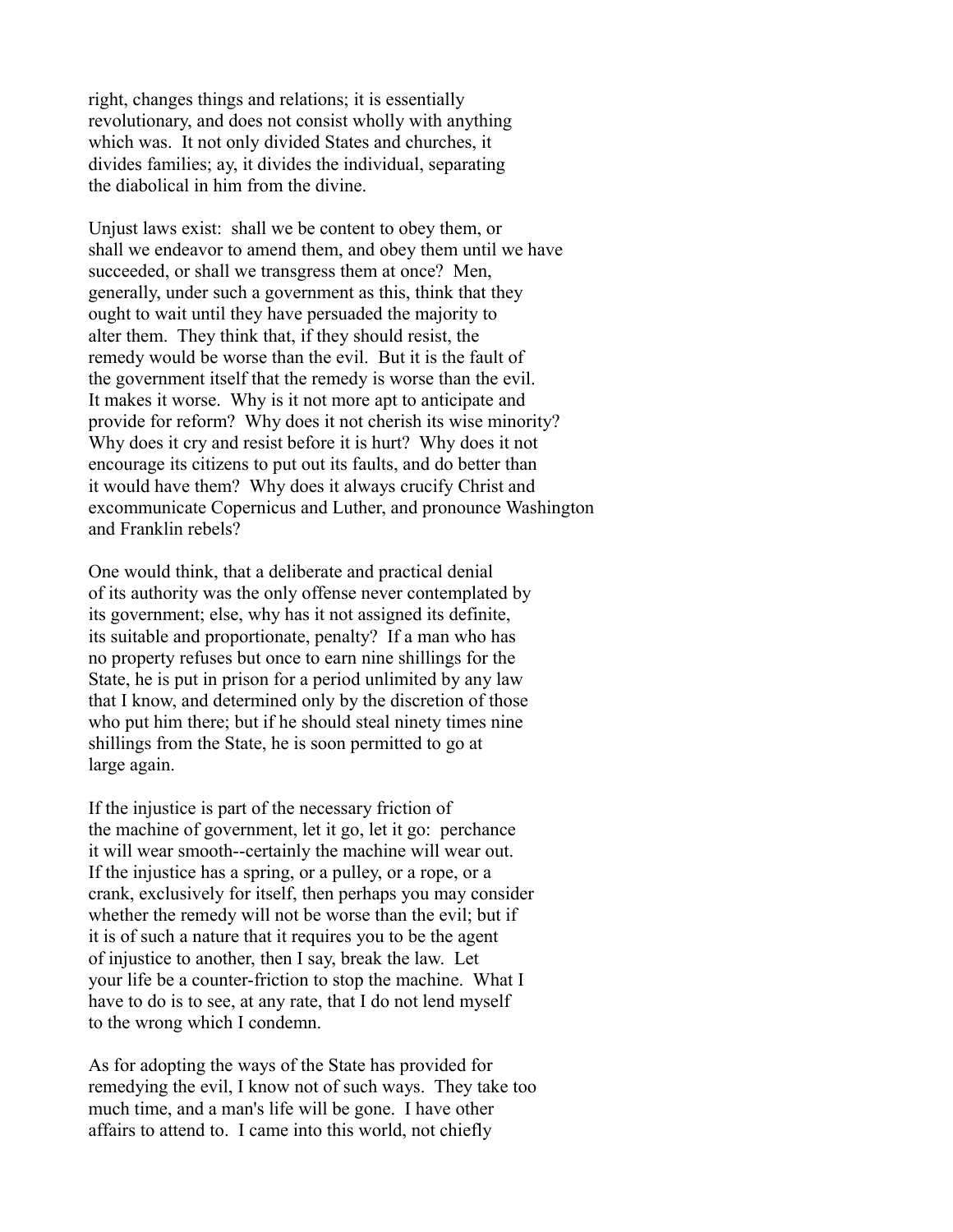to make this a good place to live in, but to live in it, be it good or bad. A man has not everything to do, but something; and because he cannot do everything, it is not necessary that he should be petitioning the Governor or the Legislature any more than it is theirs to petition me; and if they should not hear my petition, what should I do then? But in this case the State has provided no way: its very Constitution is the evil. This may seem to be harsh and stubborn and unconcilliatory; but it is to treat with the utmost kindness and consideration the only spirit that can appreciate or deserves it. So is all change for the better, like birth and death, which convulse the body.

I do not hesitate to say, that those who call themselves Abolitionists should at once effectually withdraw their support, both in person and property, from the government of Massachusetts, and not wait till they constitute a majority of one, before they suffer the right to prevail through them. I think that it is enough if they have God on their side, without waiting for that other one. Moreover, any man more right than his neighbors constitutes a majority of one already.

I meet this American government, or its representative, the State government, directly, and face to face, once a year--no more--in the person of its tax-gatherer; this is the only mode in which a man situated as I am necessarily meets it; and it then says distinctly, Recognize me; and the simplest, the most effectual, and, in the present posture of affairs, the indispensablest mode of treating with it on this head, of expressing your little satisfaction with and love for it, is to deny it then. My civil neighbor, the tax-gatherer, is the very man I have to deal with--for it is, after all, with men and not with parchment that I quarrel--and he has voluntarily chosen to be an agent of the government. How shall he ever know well that he is and does as an officer of the government, or as a man, until he is obliged to consider whether he will treat me, his neighbor, for whom he has respect, as a neighbor and well-disposed man, or as a maniac and disturber of the peace, and see if he can get over this obstruction to his neighborlines without a ruder and more impetuous thought or speech corresponding with his action. I know this well, that if one thousand, if one hundred, if ten men whom I could name--if ten honest men only--ay, if one HONEST man, in this State of Massachusetts, ceasing to hold slaves, were actually to withdraw from this co-partnership, and be locked up in the county jail therefor, it would be the abolition of slavery in America. For it matters not how small the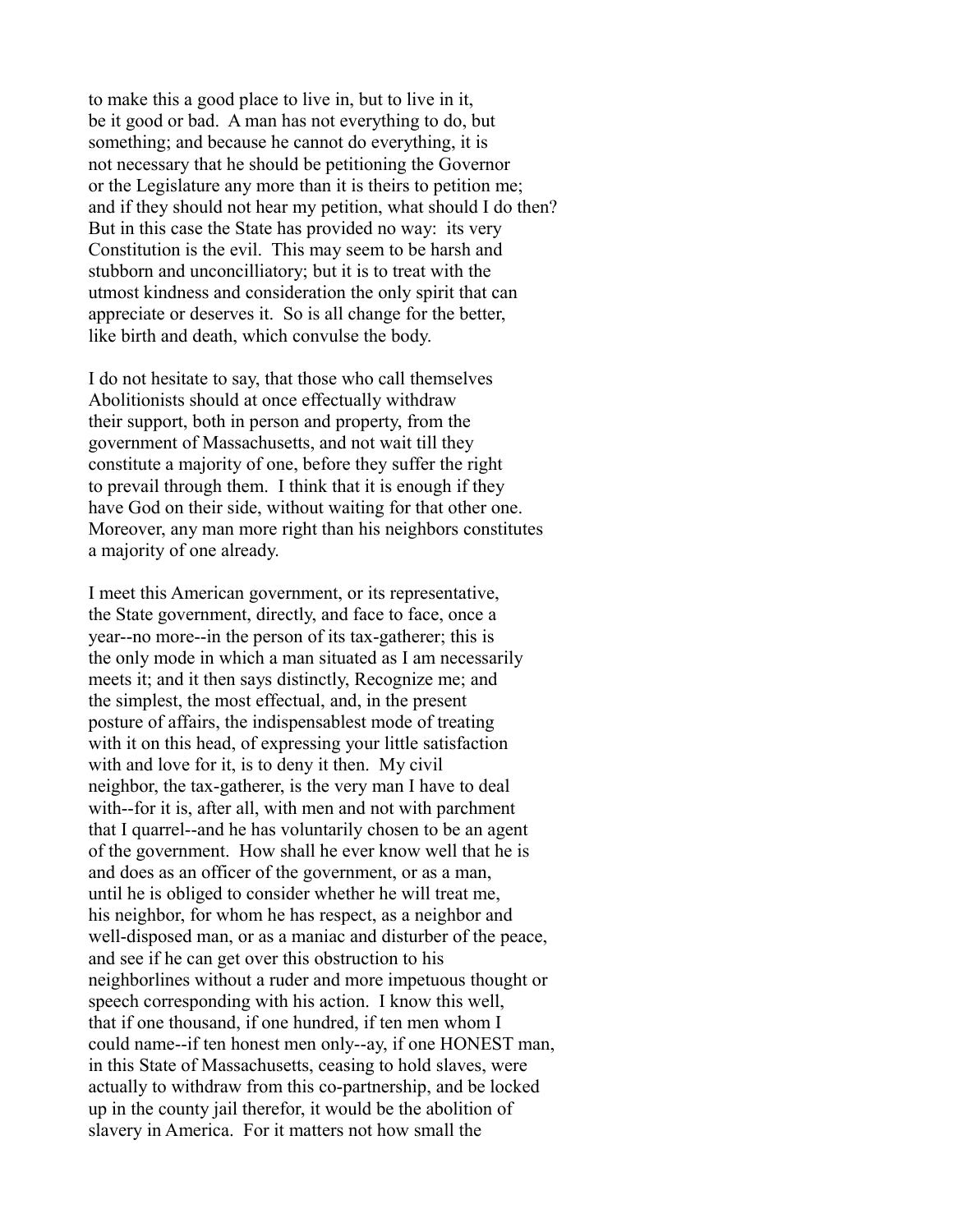beginning may seem to be: what is once well done is done forever. But we love better to talk about it: that we say is our mission. Reform keeps many scores of newspapers in its service, but not one man. If my esteemed neighbor, the State's ambassador, who will devote his days to the settlement of the question of human rights in the Council Chamber, instead of being threatened with the prisons of Carolina, were to sit down the prisoner of Massachusetts, that State which is so anxious to foist the sin of slavery upon her sister--though at present she can discover only an act of inhospitality to be the ground of a quarrel with her--the Legislature would not wholly waive the subject of the following winter.

Under a government which imprisons unjustly, the true place for a just man is also a prison. The proper place today, the only place which Massachusetts has provided for her freer and less despondent spirits, is in her prisons, to be put out and locked out of the State by her own act, as they have already put themselves out by their principles. It is there that the fugitive slave, and the Mexican prisoner on parole, and the Indian come to plead the wrongs of his race should find them; on that separate but more free and honorable ground, where the State places those who are not with her, but against her--the only house in a slave State in which a free man can abide with honor. If any think that their influence would be lost there, and their voices no longer afflict the ear of the State, that they would not be as an enemy within its walls, they do not know by how much truth is stronger than error, nor how much more eloquently and effectively he can combat injustice who has experienced a little in his own person. Cast your whole vote, not a strip of paper merely, but your whole influence. A minority is powerless while it conforms to the majority; it is not even a minority then; but it is irresistible when it clogs by its whole weight. If the alternative is to keep all just men in prison, or give up war and slavery, the State will not hesitate which to choose. If a thousand men were not to pay their tax bills this year, that would not be a violent and bloody measure, as it would be to pay them, and enable the State to commit violence and shed innocent blood. This is, in fact, the definition of a peaceable revolution, if any such is possible. If the tax-gatherer, or any other public officer, asks me, as one has done, "But what shall I do?" my answer is, "If you really wish to do anything, resign your office." When the subject has refused allegiance, and the officer has resigned from office, then the revolution is accomplished. But even suppose blood shed when the conscience is wounded? Through this wound a man's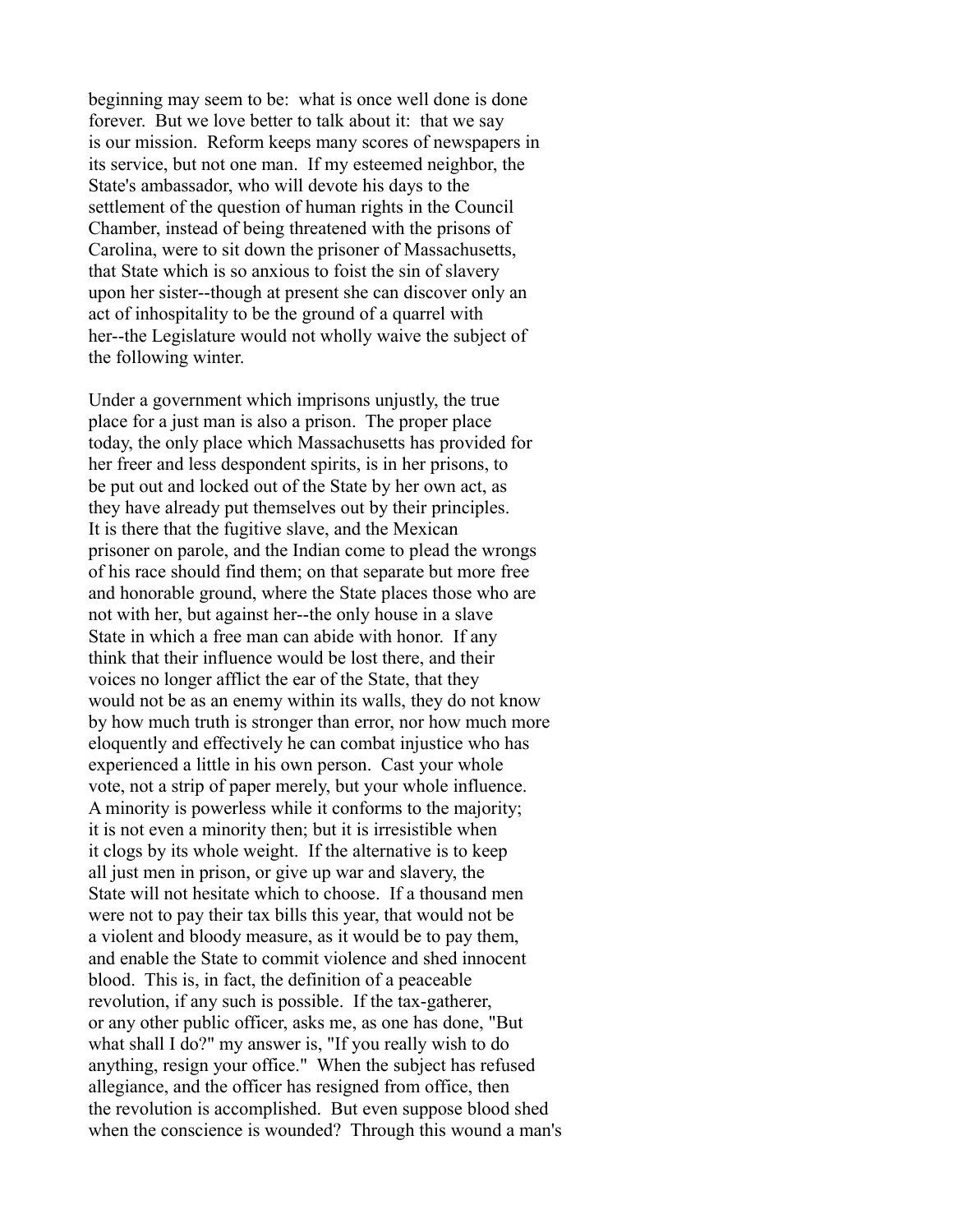real manhood and immortality flow out, and he bleeds to an everlasting death. I see this blood flowing now.

I have contemplated the imprisonment of the offender, rather than the seizure of his goods--though both will serve the same purpose--because they who assert the purest right, and consequently are most dangerous to a corrupt State, commonly have not spent much time in accumulating property. To such the State renders comparatively small service, and a slight tax is wont to appear exorbitant, particularly if they are obliged to earn it by special labor with their hands. If there were one who lived wholly without the use of money, the State itself would hesitate to demand it of him. But the rich man--not to make any invidious comparison--is always sold to the institution which makes him rich. Absolutely speaking, the more money, the less virtue; for money comes between a man and his objects, and obtains them for him; it was certainly no great virtue to obtain it. It puts to rest many questions which he would otherwise be taxed to answer; while the only new question which it puts is the hard but superfluous one, how to spend it. Thus his moral ground is taken from under his feet. The opportunities of living are diminished in proportion as that are called the "means" are increased. The best thing a man can do for his culture when he is rich is to endeavor to carry out those schemes which he entertained when he was poor. Christ answered the Herodians according to their condition. "Show me the tribute-money," said he--and one took a penny out of his pocket--if you use money which has the image of Caesar on it, and which he has made current and valuable, that is, if you are men of the State, and gladly enjoy the advantages of Caesar's government, then pay him back some of his own when he demands it. "Render therefore to Caesar that which is Caesar's and to God those things which are God's"--leaving them no wiser than before as to which was which; for they did not wish to know.

When I converse with the freest of my neighbors, I perceive that, whatever they may say about the magnitude and seriousness of the question, and their regard for the public tranquillity, the long and the short of the matter is, that they cannot spare the protection of the existing government, and they dread the consequences to their property and families of disobedience to it. For my own part, I should not like to think that I ever rely on the protection of the State. But, if I deny the authority of the State when it presents its tax bill, it will soon take and waste all my property, and so harass me and my children without end. This is hard. This makes it impossible for a man to live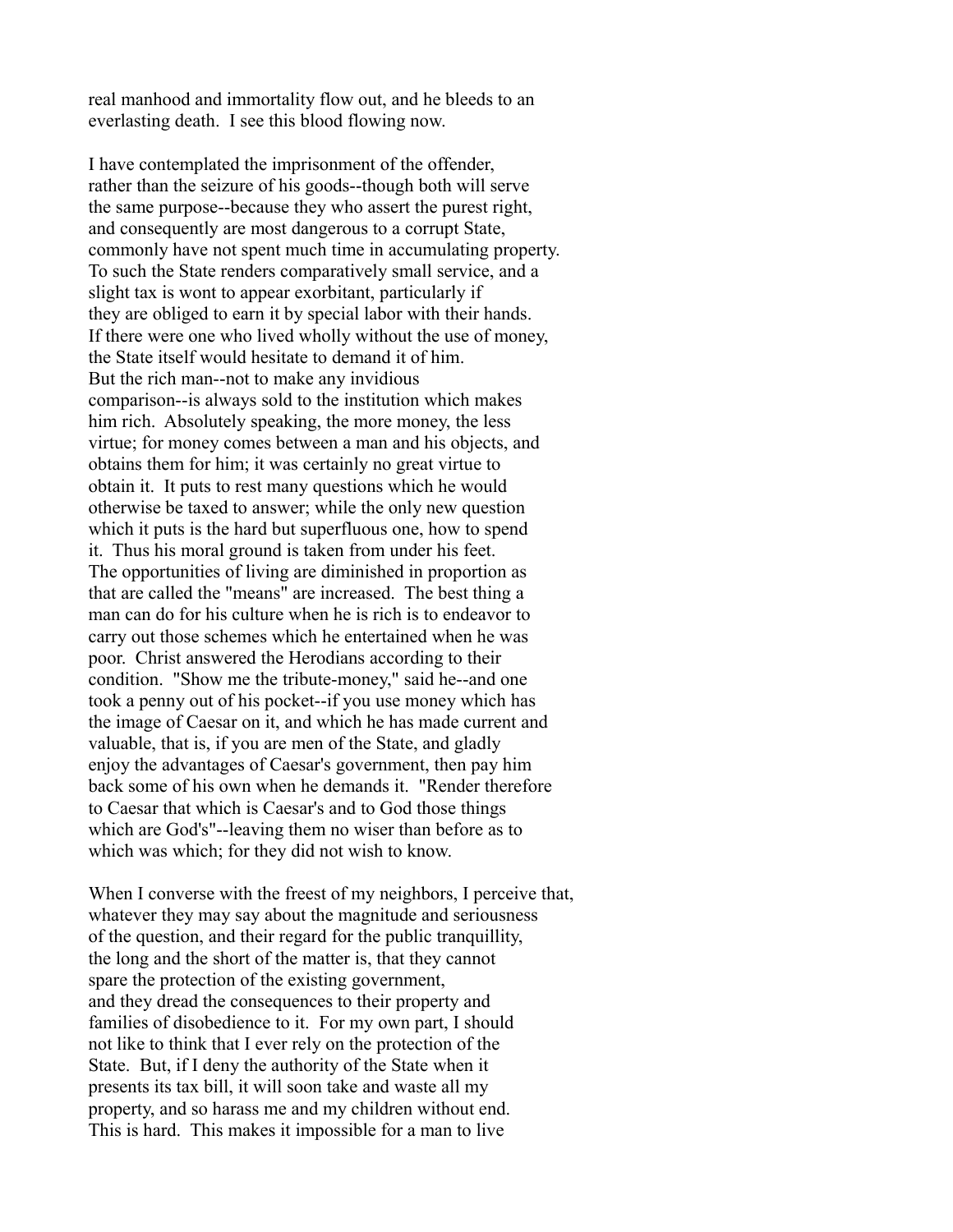honestly, and at the same time comfortably, in outward respects. It will not be worth the while to accumulate property; that would be sure to go again. You must hire or squat somewhere, and raise but a small crop, and eat that soon. You must live within yourself, and depend upon yourself always tucked up and ready for a start, and not have many affairs. A man may grow rich in Turkey even, if he will be in all respects a good subject of the Turkish government. Confucius said: "If a state is governed by the principles of reason, poverty and misery are subjects of shame; if a state is not governed by the principles of reason, riches and honors are subjects of shame." No: until I want the protection of Massachusetts to be extended to me in some distant Southern port, where my liberty is endangered, or until I am bent solely on building up an estate at home by peaceful enterprise, I can afford to refuse allegiance to Massachusetts, and her right to my property and life. It costs me less in every sense to incur the penalty of disobedience to the State than it would to obey. I should feel as if I were worth less in that case.

Some years ago, the State met me in behalf of the Church, and commanded me to pay a certain sum toward the support of a clergyman whose preaching my father attended, but never I myself. "Pay," it said, "or be locked up in the jail." I declined to pay. But, unfortunately, another man saw fit to pay it. I did not see why the schoolmaster should be taxed to support the priest, and not the priest the schoolmaster; for I was not the State's schoolmaster, but I supported myself by voluntary subscription. I did not see why the lyceum should not present its tax bill, and have the State to back its demand, as well as the Church. However, as the request of the selectmen, I condescended to make some such statement as this in writing: "Know all men by these presents, that I, Henry Thoreau, do not wish to be regarded as a member of any society which I have not joined." This I gave to the town clerk; and he has it. The State, having thus learned that I did not wish to be regarded as a member of that church, has never made a like demand on me since; though it said that it must adhere to its original presumption that time. If I had known how to name them, I should then have signed off in detail from all the societies which I never signed on to; but I did not know where to find such a complete list.

I have paid no poll tax for six years. I was put into a jail once on this account, for one night; and, as I stood considering the walls of solid stone, two or three feet thick, the door of wood and iron, a foot thick, and the iron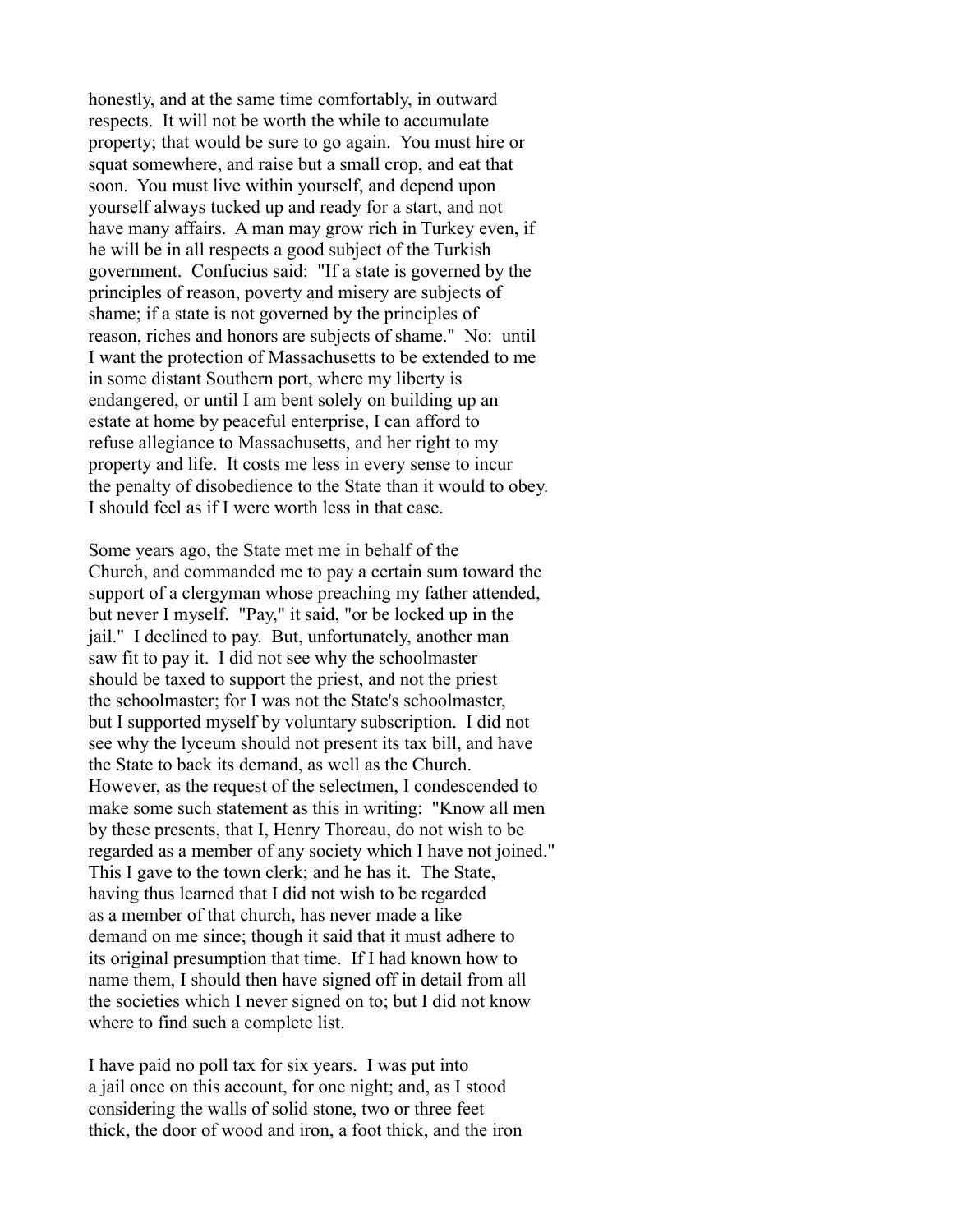grating which strained the light, I could not help being struck with the foolishness of that institution which treated my as if I were mere flesh and blood and bones, to be locked up. I wondered that it should have concluded at length that this was the best use it could put me to, and had never thought to avail itself of my services in some way. I saw that, if there was a wall of stone between me and my townsmen, there was a still more difficult one to climb or break through before they could get to be as free as I was. I did nor for a moment feel confined, and the walls seemed a great waste of stone and mortar. I felt as if I alone of all my townsmen had paid my tax. They plainly did not know how to treat me, but behaved like persons who are underbred. In every threat and in every compliment there was a blunder; for they thought that my chief desire was to stand the other side of that stone wall. I could not but smile to see how industriously they locked the door on my meditations, which followed them out again without let or hindrance, and they were really all that was dangerous. As they could not reach me, they had resolved to punish my body; just as boys, if they cannot come at some person against whom they have a spite, will abuse his dog. I saw that the State was half-witted, that it was timid as a lone woman with her silver spoons, and that it did not know its friends from its foes, and I lost all my remaining respect for it, and pitied it.

Thus the state never intentionally confronts a man's sense, intellectual or moral, but only his body, his senses. It is not armed with superior with or honesty, but with superior physical strength. I was not born to be forced. I will breathe after my own fashion. Let us see who is the strongest. What force has a multitude? They only can force me who obey a higher law than I. They force me to become like themselves. I do not hear of men being forced to live this way or that by masses of men. What sort of life were that to live? When I meet a government which says to me, "Your money our your life," why should I be in haste to give it my money? It may be in a great strait, and not know what to do: I cannot help that. It must help itself; do as I do. It is not worth the while to snivel about it. I am not responsible for the successful working of the machinery of society. I am not the son of the engineer. I perceive that, when an acorn and a chestnut fall side by side, the one does not remain inert to make way for the other, but both obey their own laws, and spring and grow and flourish as best they can, till one, perchance, overshadows and destroys the other. If a plant cannot live according to nature, it dies; and so a man.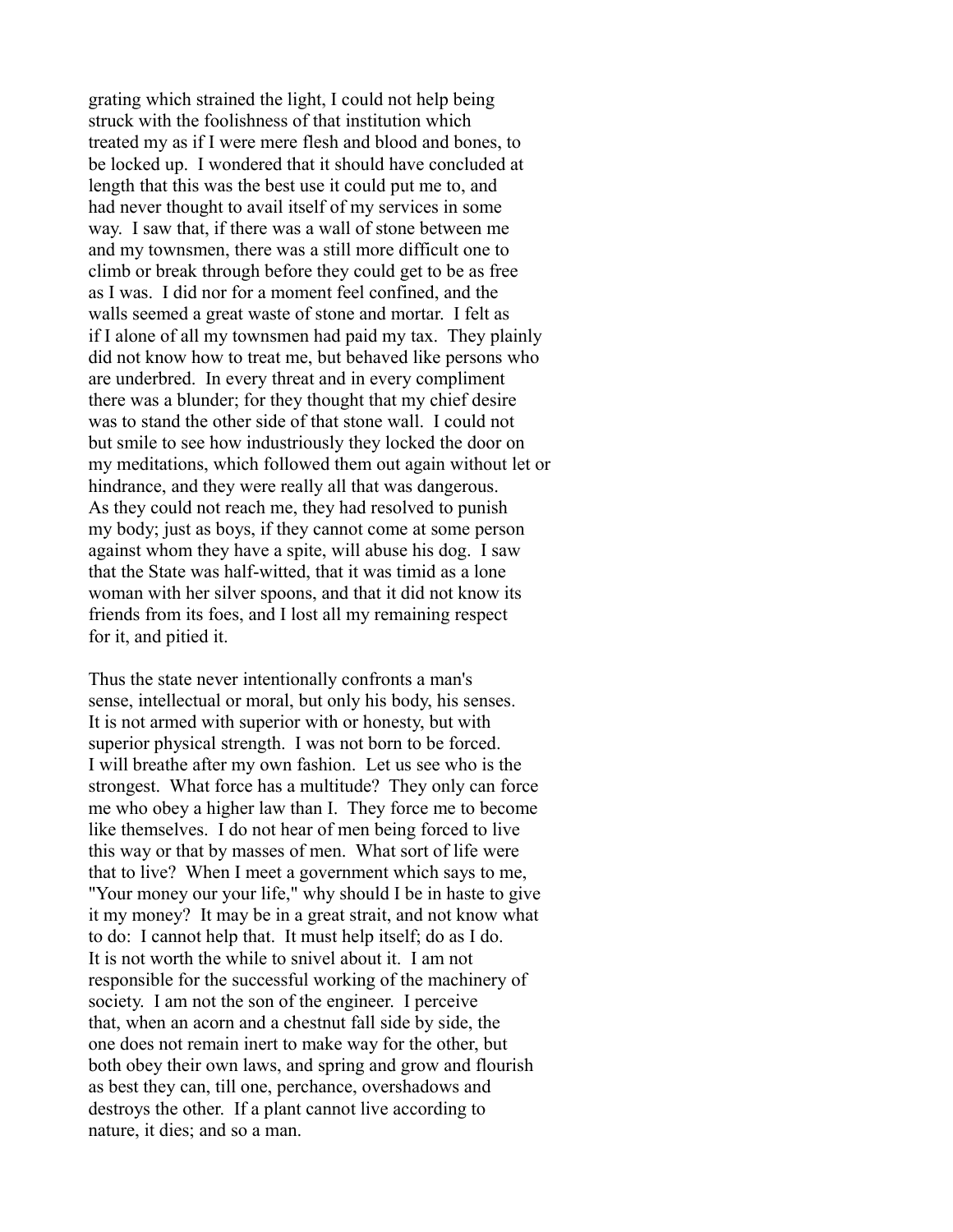The night in prison was novel and interesting enough. The prisoners in their shirtsleeves were enjoying a chat and the evening air in the doorway, when I entered. But the jailer said, "Come, boys, it is time to lock up"; and so they dispersed, and I heard the sound of their steps returning into the hollow apartments. My room-mate was introduced to me by the jailer as "a first-rate fellow and clever man." When the door was locked, he showed me where to hang my hat, and how he managed matters there. The rooms were whitewashed once a month; and this one, at least, was the whitest, most simply furnished, and probably neatest apartment in town. He naturally wanted to know where I came from, and what brought me there; and, when I had told him, I asked him in my turn how he came there, presuming him to be an honest an, of course; and as the world goes, I believe he was. "Why," said he, "they accuse me of burning a barn; but I never did it." As near as I could discover, he had probably gone to bed in a barn when drunk, and smoked his pipe there; and so a barn was burnt. He had the reputation of being a clever man, had been there some three months waiting for his trial to come on, and would have to wait as much longer; but he was quite domesticated and contented, since he got his board for nothing, and thought that he was well treated.

He occupied one window, and I the other; and I saw that if one stayed there long, his principal business would be to look out the window. I had soon read all the tracts that were left there, and examined where former prisoners had broken out, and where a grate had been sawed off, and heard the history of the various occupants of that room; for I found that even there there was a history and a gossip which never circulated beyond the walls of the jail. Probably this is the only house in the town where verses are composed, which are afterward printed in a circular form, but not published. I was shown quite a long list of young men who had been detected in an attempt to escape, who avenged themselves by singing them.

I pumped my fellow-prisoner as dry as I could, for fear I should never see him again; but at length he showed me which was my bed, and left me to blow out the lamp.

It was like travelling into a far country, such as I had never expected to behold, to lie there for one night. It seemed to me that I never had heard the town clock strike before, not the evening sounds of the village; for we slept with the windows open, which were inside the grating. It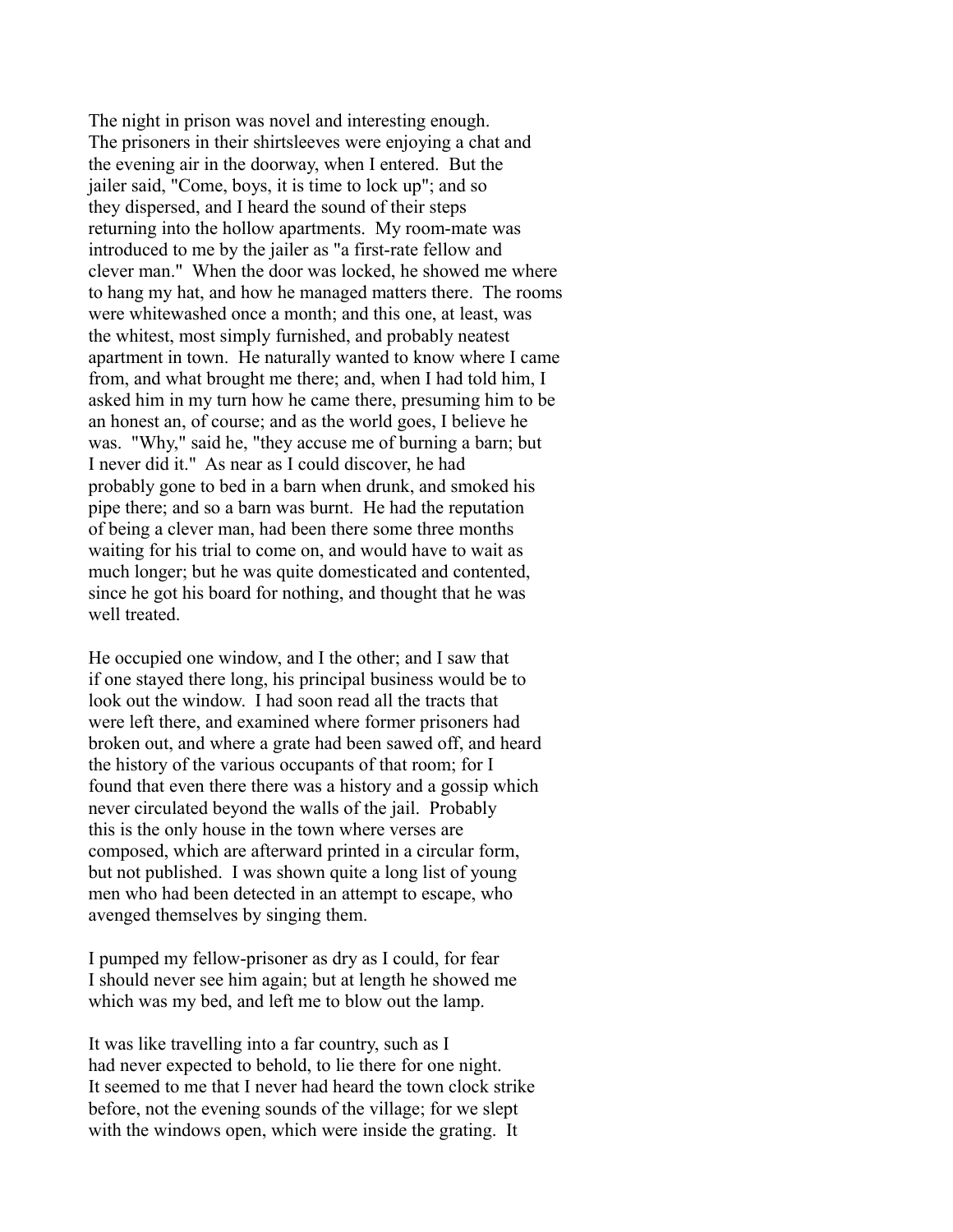was to see my native village in the light of the Middle Ages, and our Concord was turned into a Rhine stream, and visions of knights and castles passed before me. They were the voices of old burghers that I heard in the streets. I was an involuntary spectator and auditor of whatever was done and said in the kitchen of the adjacent village inn--a wholly new and rare experience to me. It was a closer view of my native town. I was fairly inside of it. I never had seen its institutions before. This is one of its peculiar institutions; for it is a shire town. I began to comprehend what its inhabitants were about.

In the morning, our breakfasts were put through the hole in the door, in small oblong-square tin pans, made to fit, and holding a pint of chocolate, with brown bread, and an iron spoon. When they called for the vessels again, I was green enough to return what bread I had left, but my comrade seized it, and said that I should lay that up for lunch or dinner. Soon after he was let out to work at haying in a neighboring field, whither he went every day, and would not be back till noon; so he bade me good day, saying that he doubted if he should see me again.

When I came out of prison--for some one interfered, and paid that tax--I did not perceive that great changes had taken place on the common, such as he observed who went in a youth and emerged a gray-headed man; and yet a change had come to my eyes come over the scene--the town, and State, and country, greater than any that mere time could effect. I saw yet more distinctly the State in which I lived. I saw to what extent the people among whom I lived could be trusted as good neighbors and friends; that their friendship was for summer weather only; that they did not greatly propose to do right; that they were a distinct race from me by their prejudices and superstitions, as the Chinamen and Malays are that in their sacrifices to humanity they ran no risks, not even to their property; that after all they were not so noble but they treated the thief as he had treated them, and hoped, by a certain outward observance and a few prayers, and by walking in a particular straight through useless path from time to time, to save their souls. This may be to judge my neighbors harshly; for I believe that many of them are not aware that they have such an institution as the jail in their village.

It was formerly the custom in our village, when a poor debtor came out of jail, for his acquaintances to salute him, looking through their fingers, which were crossed to represent the jail window, "How do ye do?" My neighbors did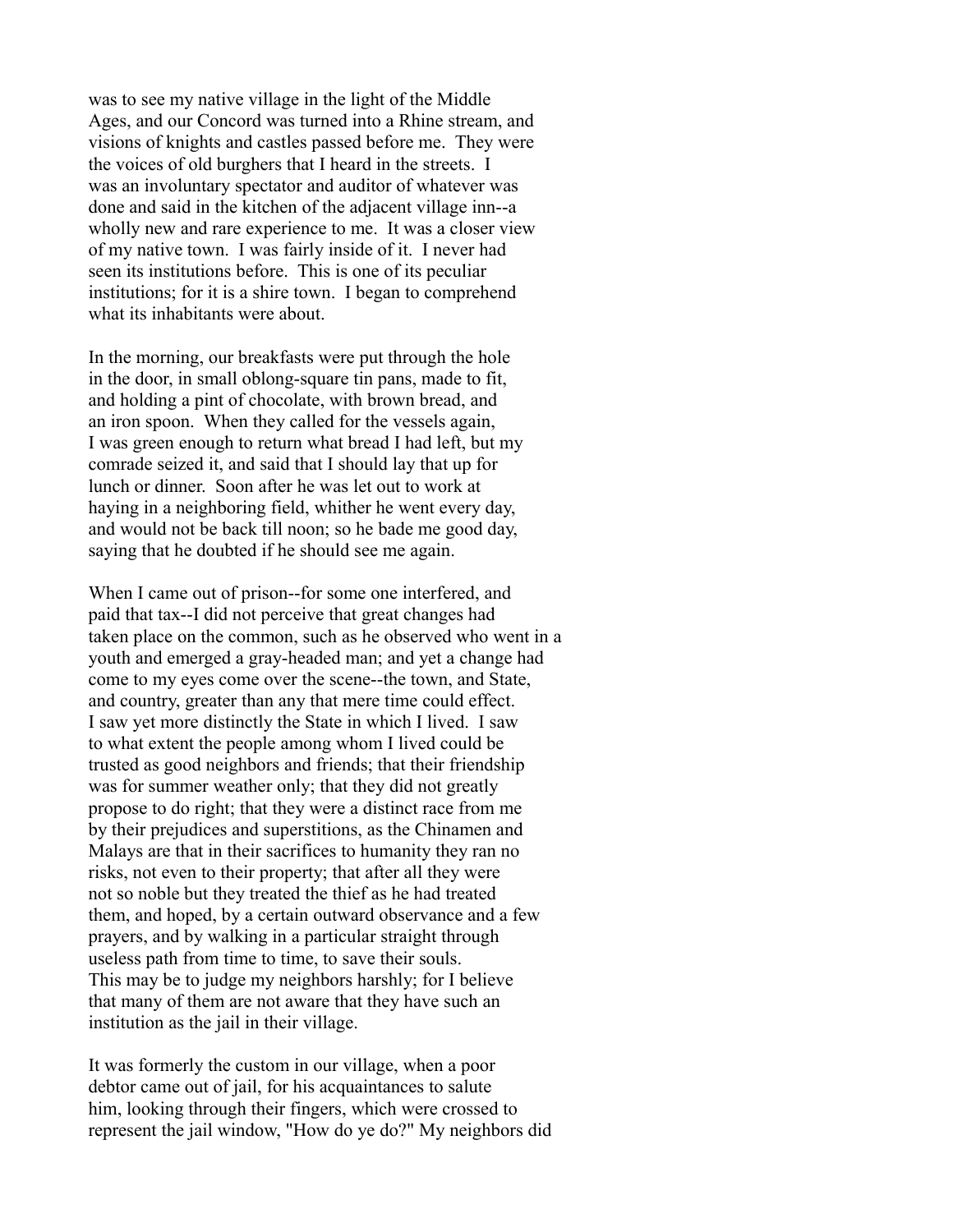not this salute me, but first looked at me, and then at one another, as if I had returned from a long journey. I was put into jail as I was going to the shoemaker's to get a shoe which was mender. When I was let out the next morning, I proceeded to finish my errand, and, having put on my mended show, joined a huckleberry party, who were impatient to put themselves under my conduct; and in half an hour--for the horse was soon tackled--was in the midst of a huckleberry field, on one of our highest hills, two miles off, and then the State was nowhere to be seen.

This is the whole history of "My Prisons."

I have never declined paying the highway tax, because I am as desirous of being a good neighbor as I am of being a bad subject; and as for supporting schools, I am doing my part to educate my fellow countrymen now. It is for no particular item in the tax bill that I refuse to pay it. I simply wish to refuse allegiance to the State, to withdraw and stand aloof from it effectually. I do not care to trace the course of my dollar, if I could, till it buys a man a musket to shoot one with--the dollar is innocent--but I am concerned to trace the effects of my allegiance. In fact, I quietly declare war with the State, after my fashion, though I will still make use and get what advantages of her I can, as is usual in such cases.

If others pay the tax which is demanded of me, from a sympathy with the State, they do but what they have already done in their own case, or rather they abet injustice to a greater extent than the State requires. If they pay the tax from a mistaken interest in the individual taxed, to save his property, or prevent his going to jail, it is because they have not considered wisely how far they let their private feelings interfere with the public good.

This, then is my position at present. But one cannot be too much on his guard in such a case, lest his actions be biased by obstinacy or an undue regard for the opinions of men. Let him see that he does only what belongs to himself and to the hour.

I think sometimes, Why, this people mean well, they are only ignorant; they would do better if they knew how: why give your neighbors this pain to treat you as they are not inclined to? But I think again, This is no reason why I should do as they do, or permit others to suffer much greater pain of a different kind. Again, I sometimes say to myself, When many millions of men, without heat, without ill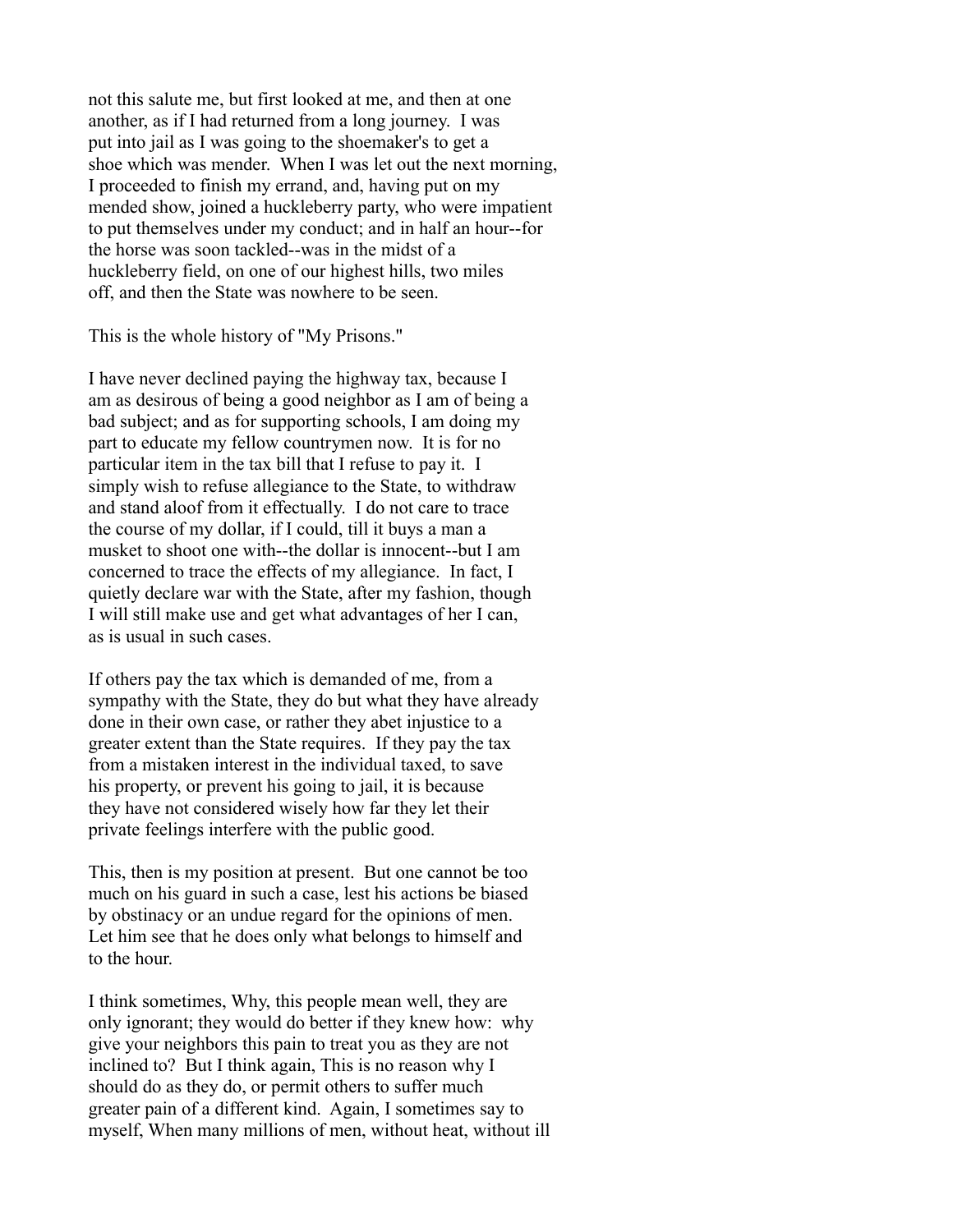will, without personal feelings of any kind, demand of you a few shillings only, without the possibility, such is their constitution, of retracting or altering their present demand, and without the possibility, on your side, of appeal to any other millions, why expose yourself to this overwhelming brute force? You do not resist cold and hunger, the winds and the waves, thus obstinately; you quietly submit to a thousand similar necessities. You do not put your head into the fire. But just in proportion as I regard this as not wholly a brute force, but partly a human force, and consider that I have relations to those millions as to so many millions of men, and not of mere brute or inanimate things, I see that appeal is possible, first and instantaneously, from them to the Maker of them, and, secondly, from them to themselves. But if I put my head deliberately into the fire, there is no appeal to fire or to the Maker for fire, and I have only myself to blame. If I could convince myself that I have any right to be satisfied with men as they are, and to treat them accordingly, and not according, in some respects, to my requisitions and expectations of what they and I ought to be, then, like a good Mussulman and fatalist, I should endeavor to be satisfied with things as they are, and say it is the will of God. And, above all, there is this difference between resisting this and a purely brute or natural force, that I can resist this with some effect; but I cannot expect, like Orpheus, to change the nature of the rocks and trees and beasts.

I do not wish to quarrel with any man or nation. I do not wish to split hairs, to make fine distinctions, or set myself up as better than my neighbors. I seek rather, I may say, even an excuse for conforming to the laws of the land. I am but too ready to conform to them. Indeed, I have reason to suspect myself on this head; and each year, as the tax-gatherer comes round, I find myself disposed to review the acts and position of the general and State governments, and the spirit of the people to discover a pretext for conformity.

"We must affect our country as our parents, And if at any time we alienate Out love or industry from doing it honor, We must respect effects and teach the soul Matter of conscience and religion, And not desire of rule or benefit."

I believe that the State will soon be able to take all my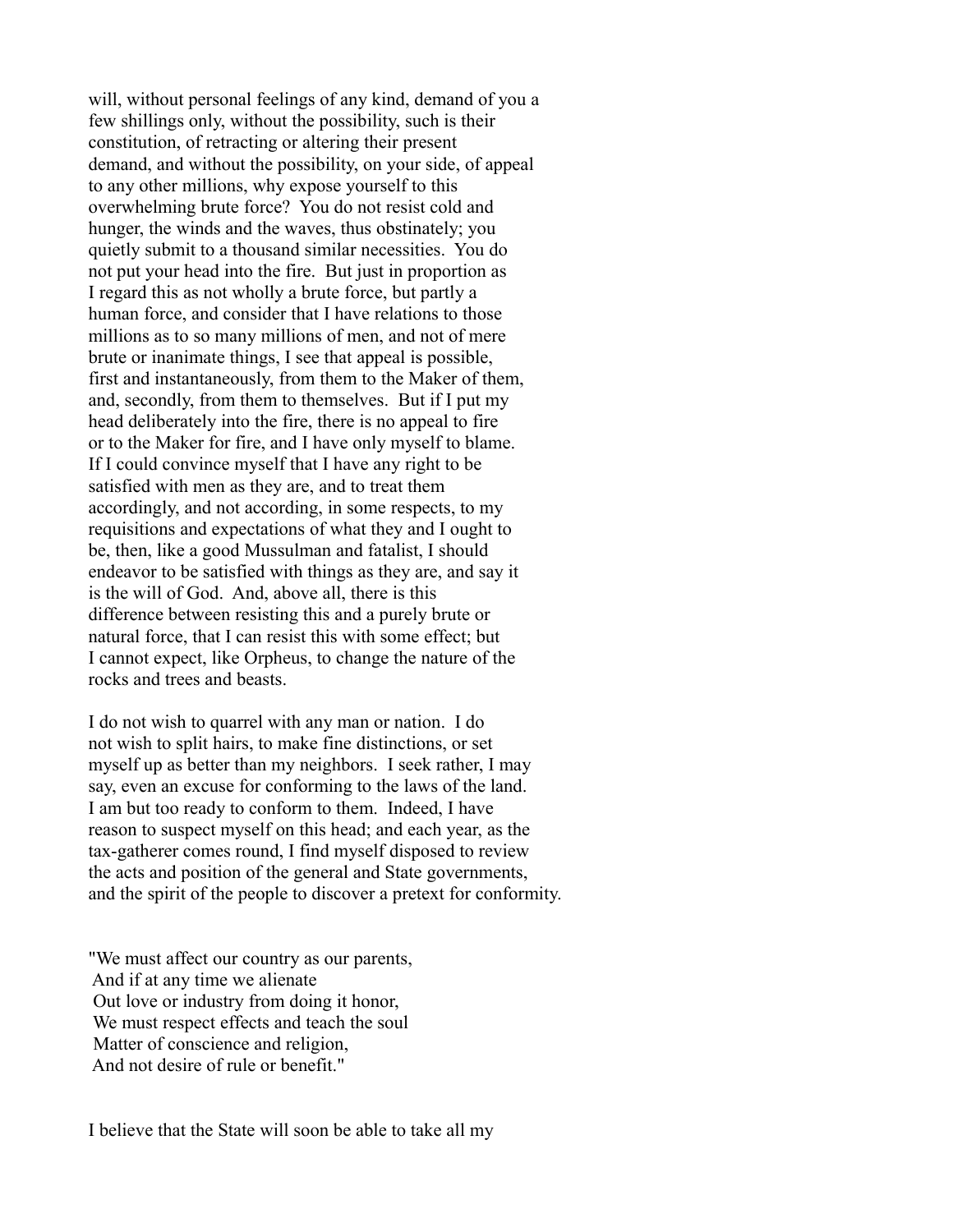work of this sort out of my hands, and then I shall be no better patriot than my fellow-countrymen. Seen from a lower point of view, the Constitution, with all its faults, is very good; the law and the courts are very respectable; even this State and this American government are, in many respects, very admirable, and rare things, to be thankful for, such as a great many have described them; seen from a higher still, and the highest, who shall say what they are, or that they are worth looking at or thinking of at all?

However, the government does not concern me much, and I shall bestow the fewest possible thoughts on it. It is not many moments that I live under a government, even in this world. If a man is thought-free, fancy-free, imagination-free, that which is not never for a long time appearing to be to him, unwise rulers or reformers cannot fatally interrupt him.

I know that most men think differently from myself; but those whose lives are by profession devoted to the study of these or kindred subjects content me as little as any. Statesmen and legislators, standing so completely within the institution, never distinctly and nakedly behold it. They speak of moving society, but have no resting-place without it. They may be men of a certain experience and discrimination, and have no doubt invented ingenious and even useful systems, for which we sincerely thank them; but all their wit and usefulness lie within certain not very wide limits. They are wont to forget that the world is not governed by policy and expediency. Webster never goes behind government, and so cannot speak with authority about it. His words are wisdom to those legislators who contemplate no essential reform in the existing government; but for thinkers, and those who legislate for all tim, he never once glances at the subject. I know of those whose serene and wise speculations on this theme would soon reveal the limits of his mind's range and hospitality. Yet, compared with the cheap professions of most reformers, and the still cheaper wisdom an eloquence of politicians in general, his are almost the only sensible and valuable words, and we thank Heaven for him. Comparatively, he is always strong, original, and, above all, practical. Still, his quality is not wisdom, but prudence. The lawyer's truth is not Truth, but consistency or a consistent expediency. Truth is always in harmony with herself, and is not concerned chiefly to reveal the justice that may consist with wrong-doing. He well deserves to be called, as he has been called, the Defender of the Constitution. There are really no blows to be given him but defensive ones. He is not a leader, but a follower. His leaders are the men of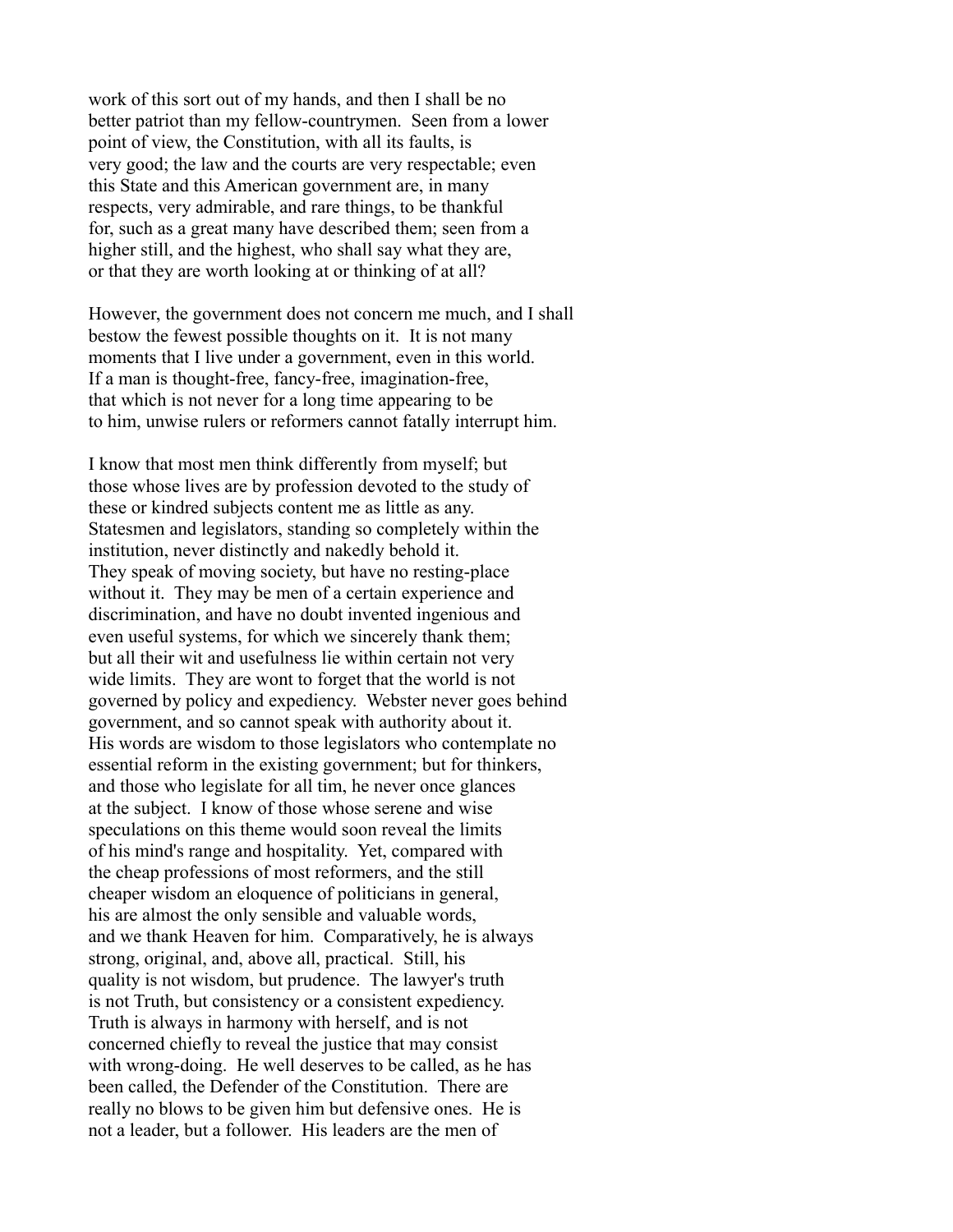'87. "I have never made an effort," he says, "and never propose to make an effort; I have never countenanced an effort, and never mean to countenance an effort, to disturb the arrangement as originally made, by which various States came into the Union." Still thinking of the sanction which the Constitution gives to slavery, he says, "Because it was part of the original compact--let it stand." Notwithstanding his special acuteness and ability, he is unable to take a fact out of its merely political relations, and behold it as it lies absolutely to be disposed of by the intellect--what, for instance, it behooves a man to do here in American today with regard to slavery--but ventures, or is driven, to make some such desperate answer to the following, while professing to speak absolutely, and as a private man--from which what new and singular of social duties might be inferred? "The manner," says he, "in which the governments of the States where slavery exists are to regulate it is for their own consideration, under the responsibility to their constituents, to the general laws of propriety, humanity, and justice, and to God. Associations formed elsewhere, springing from a feeling of humanity, or any other cause, have nothing whatever to do with it. They have never received any encouragement from me and they never will. [These extracts have been inserted since the lecture was read -HDT]

They who know of no purer sources of truth, who have traced up its stream no higher, stand, and wisely stand, by the Bible and the Constitution, and drink at it there with reverence and humanity; but they who behold where it comes trickling into this lake or that pool, gird up their loins once more, and continue their pilgrimage toward its fountainhead.

No man with a genius for legislation has appeared in America. They are rare in the history of the world. There are orators, politicians, and eloquent men, by the thousand; but the speaker has not yet opened his mouth to speak who is capable of settling the much-vexed questions of the day. We love eloquence for its own sake, and not for any truth which t may utter, or any heroism it may inspire. Our legislators have not yet learned the comparative value of free trade and of freed, of union, and of rectitude, to a nation. They have no genius or talent for comparatively humble questions of taxation and finance, commerce and manufactures and agriculture. If we were left solely to the wordy wit of legislators in Congress for our guidance, uncorrected by the seasonable experience and the effectual complaints of the people, America would not long retain her